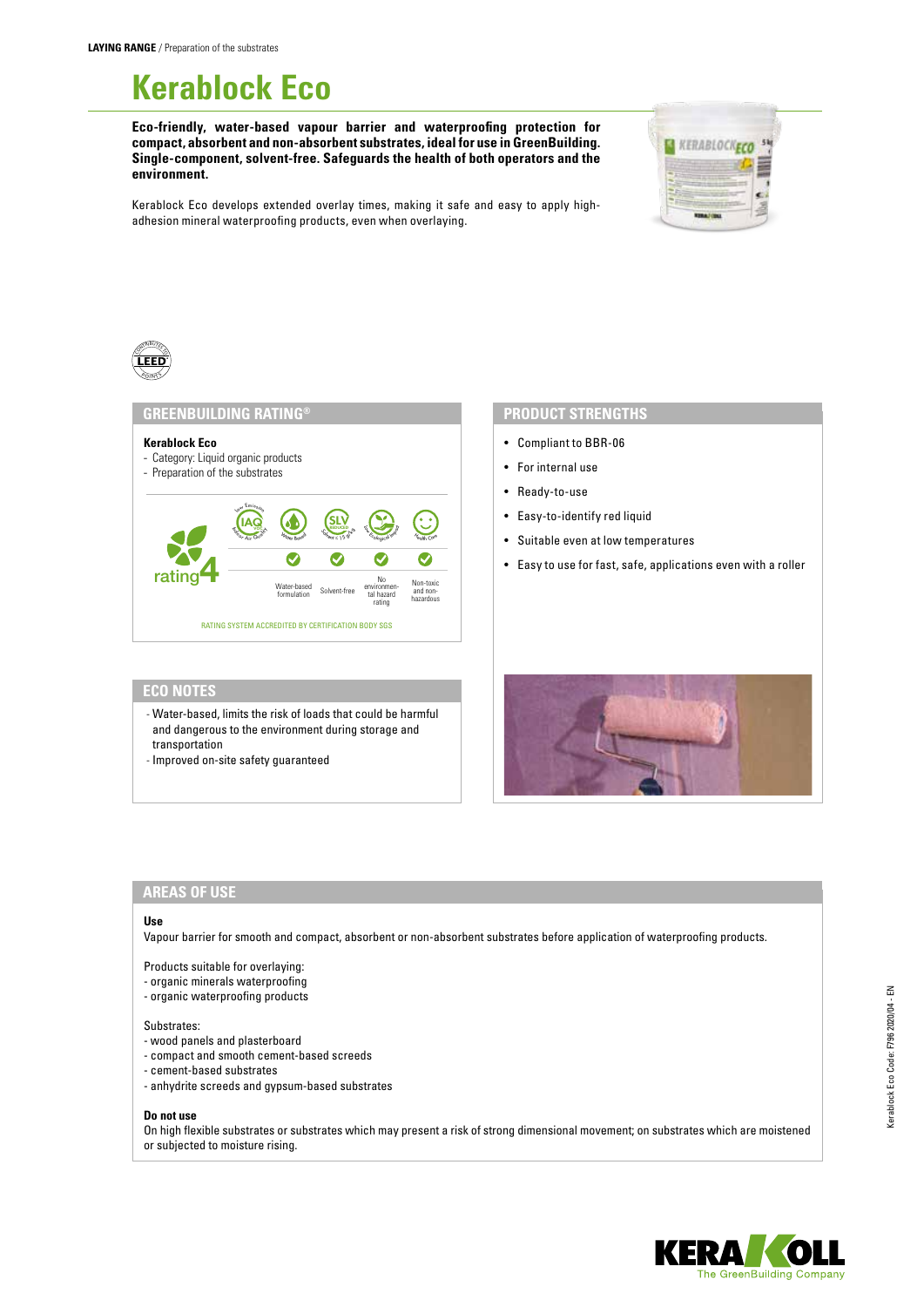# **INSTRUCTIONS FOR USE**

### **Preparation of substrates**

In general, substrates must be free from dust, oil and grease, free from moisture rising, with no loose, flaky or imperfectly anchored parts such as residues of cement, lime, varnishes and adhesives, which must be completely removed. Varnishes, paints and adhesives must be removed by mechanical means in those cases where they can be removed easily, leaving only the parts which are well anchored to the substrate. The substrate must be stable, non-deformable, without cracks and have already completed the curing period of hygrometric shrinkage. Absorbent substrates must be compact and smooth to allow Kerablock Eco to form a fine film during application. The substrate must be perfectly dry, following the appropriate curing phase, but also free from any traces of humidity which may be present due to accidental subsequent moistening. If in doubt, measure the degree of residual humidity with a calcium carbide hygrometer.

#### **Preparation**

Shake the bucket before use in order to obtain the best possible viscosity during application. Kerablock Eco is immediately ready for use.

#### **Application**

Apply two coats directly from the bucket to Kerablock Eco substrates. Apply a fine, uniform film, using a roller made of fine/mediumgrain sponge and always spread the product in the same direction. Subsequently, repeat the operation on the same surface, with a pass perpendicular to the first. Proceed in this manner until the substrate has been covered completely. The distinct colouring of Kerablock Eco allows the user to check whether the application is complete and uniform.

Coverage after two coats must be  $0.2 - 0.4$  kg/m<sup>2</sup>, according to the absorbency of the substrate.

Before overlaying, wait at least one hour (at +23 °C, 50% R.H.) and make sure the film of Kerablock Eco has hardened and bonded.

#### **Cleaning**

Residual traces of Kerablock Eco can be removed from tools using water before the product hardens.

# **SPECIAL NOTES**

Once hardened, Kerablock Eco will withstand light foot traffic. Any slight traces of dirt and dust must be removed, using a dry method. The use of water during this phase might cause a pull-up effect in the resin, which would compromise final adhesive strength. If the film of Kerablock Eco is damaged, a further application of the product will have to be carried out. The maximum period allowed for overlaying is 24 hours (at +23 °C, 50% R.H.). Once this period has elapsed, a new, complete application of Keragrip Eco will have to be carried out directly over the existing application.

# **ABSTRACT**

*Certified preparation of smooth, compact, absorbent and non-absorbent substrates with eco-friendly, single-component, water-based vapour barrier, with GreenBuilding Rating® 5, such as Kerablock Eco by Kerakoll Spa, before laying waterproofing, organic mineral products such as Nanodefense Eco. Apply with a roller made of fine/medium-grain sponge. Average coverage after two coats must be ≈ 0.2 – 0.4 kg/m2 . The substrate must be perfectly clean, dry and free from moisture rising.*

|  |  | TECHNICAL DATA COMPLIANT WITH KERAKOLL QUALITY STANDARD |  |  |
|--|--|---------------------------------------------------------|--|--|
|--|--|---------------------------------------------------------|--|--|

| pearance                          |                                                                           |  |  |
|-----------------------------------|---------------------------------------------------------------------------|--|--|
| Specific weight                   | $\approx$ 1,27 kg/dm <sup>3</sup>                                         |  |  |
| Shelf life                        | $\approx$ 12 months in the original packaging                             |  |  |
| Warning                           | protect from frost, avoid direct exposure to sunlight and sources of heat |  |  |
| Pack                              | 5 ka cans                                                                 |  |  |
| Viscositv                         | $\approx$ 13.000 mPa $\cdot$ s. rotor 2 RPM 5                             |  |  |
|                                   | $\approx$                                                                 |  |  |
| Temperature range for application | from $+5$ °C to $+35$ °C                                                  |  |  |
| Waiting time before laying        | from 1 to 24 hrs                                                          |  |  |
| Coverage                          | $\approx 0.2 - 0.4 \text{ kg/m}^2$                                        |  |  |